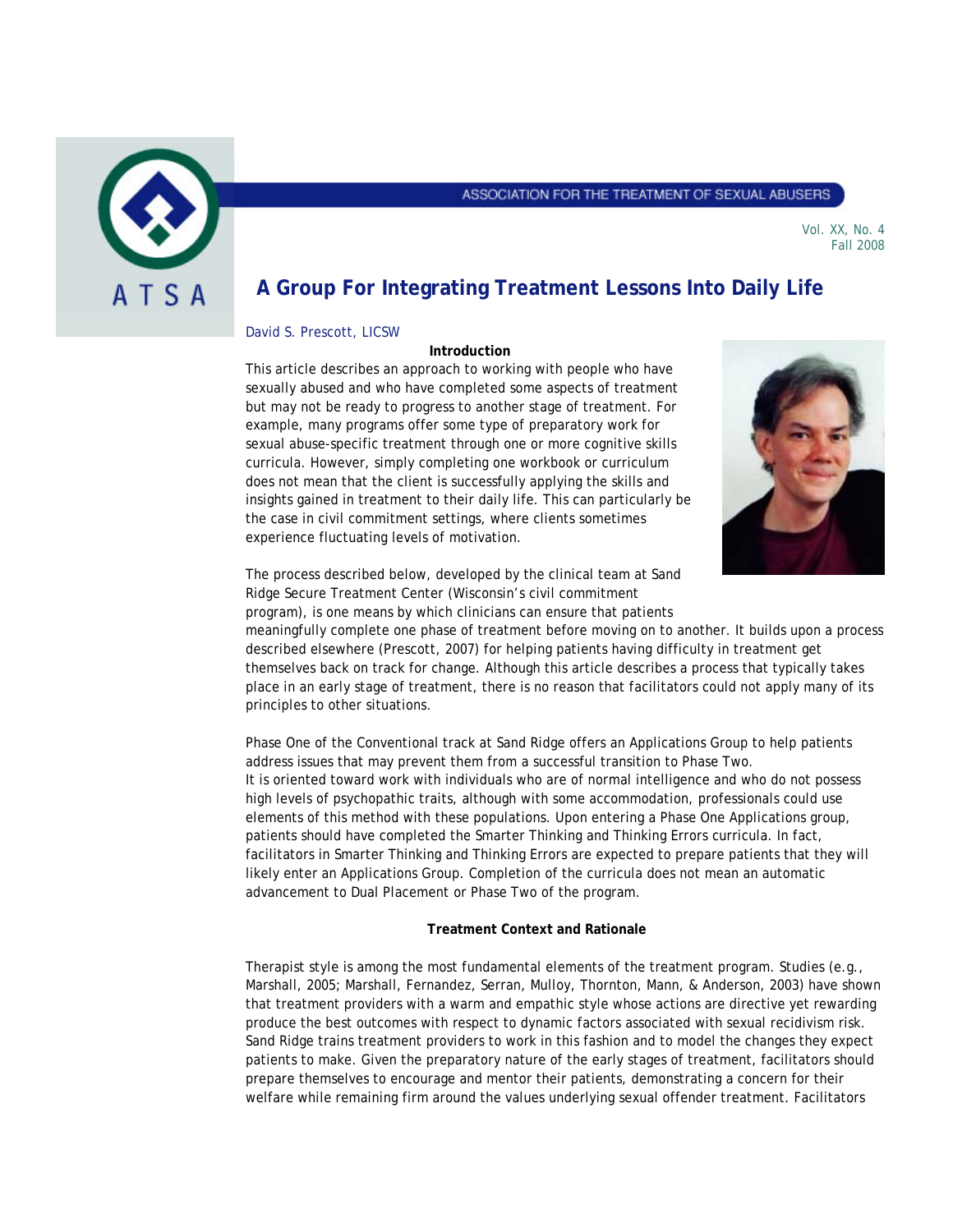have received training in many of the techniques and spirit of motivational interviewing (Miller & Rollnick, 2002).

Group treatment is at the center of the program. While there is little research into the efficacy of group versus individual treatment, the literature on treatment sex offenders describes numerous advantages of group treatment (e.g., Marshall, Anderson, & Fernandez, 1999; Marshall, Marshall, Serran, & Fernandez, 2006; Frost, 2004; Jennings & Sawyer, 2003). A recent survey by the Safer Society Foundation (McGrath, Cumming, & Burchard, 2003) found that 98.9% of residential treatment programs and 89.9% of community programs for adults use group treatment, most often with adjunctive individual treatment. The authors note, "Sole reliance on individual treatment is often contraindicated. Individual treatment is more expensive and does not provide the same opportunities for peer support and social skill practice as group treatment" (p. 48).

To this end, the early stages involve group treatment to prepare patients for the more stringent demands that come later, when self-disclosure and the supportive challenges of teamwork become increasingly important. Treatment groups at Sand Ridge also use homework assignments and role plays. Unit staff and their supervisors are available to help with assignments for patients in earlier phases of treatment. Unit staff members also attend formal and informal case planning meetings, and contribute to the development of individualized treatment plans and goals. In many instances, individual therapy is used to address specific patient concerns. However, the primary emphasis is on group treatment wherever possible.

Beyond the advantages of group treatment, several other aspects are important to the long-term success of Sand Ridge patients. As noted above, an often unstated but significant challenge in treating high-risk offenders is that much of the work involves fostering success in those who have all too often been poor candidates for treatment.

Ultimately, to achieve the final goals of treatment, the early phases should help patients move closer to a lifestyle conducive to supervision in the community. Hanson and Harris (2001) noted that higher risk offenders were often less cooperative with supervision requirements (including treatment) while Hanson and Bussiere (1998) speculated, "High risk offenders may be those most likely to quit, or be terminated, from treatment" (p. 358).

In summary, the early stages of the Sand Ridge treatment program invite patients whose offending has persisted, often despite detection, sanction, and prior treatment experience, to engage meaningfully in group treatment that will address their history of offending and the psychological factors that contributed to their offending. Very often, these patients enter treatment demonstrating impulsivity, irritability, and unwillingness to accept responsibility for their actions. The majority of patients have diagnosed sexual and personality disorders that require considerable personal effort (and external support) in order to change.

It would therefore be unfair to expect that these patients could immediately meet the challenges of entering treatment and quickly begin examining their histories. By addressing attitudes, thoughts, and behaviors that interfere with treatment, the early phase of the program can better prepare patients for the later phases of treatment. This takes place via cognitive skills curricula and special attention to demonstrating change in their daily lives. Patients do not progress to the next phase of treatment until they have demonstrated an ability to integrate lesson material into their daily lives. Prior to completing this early phase of treatment, facilitators assess each patient's progress in 10 key areas:

- 1) *Acceptable group behavior*
- 2) *Managing criminal thinking errors*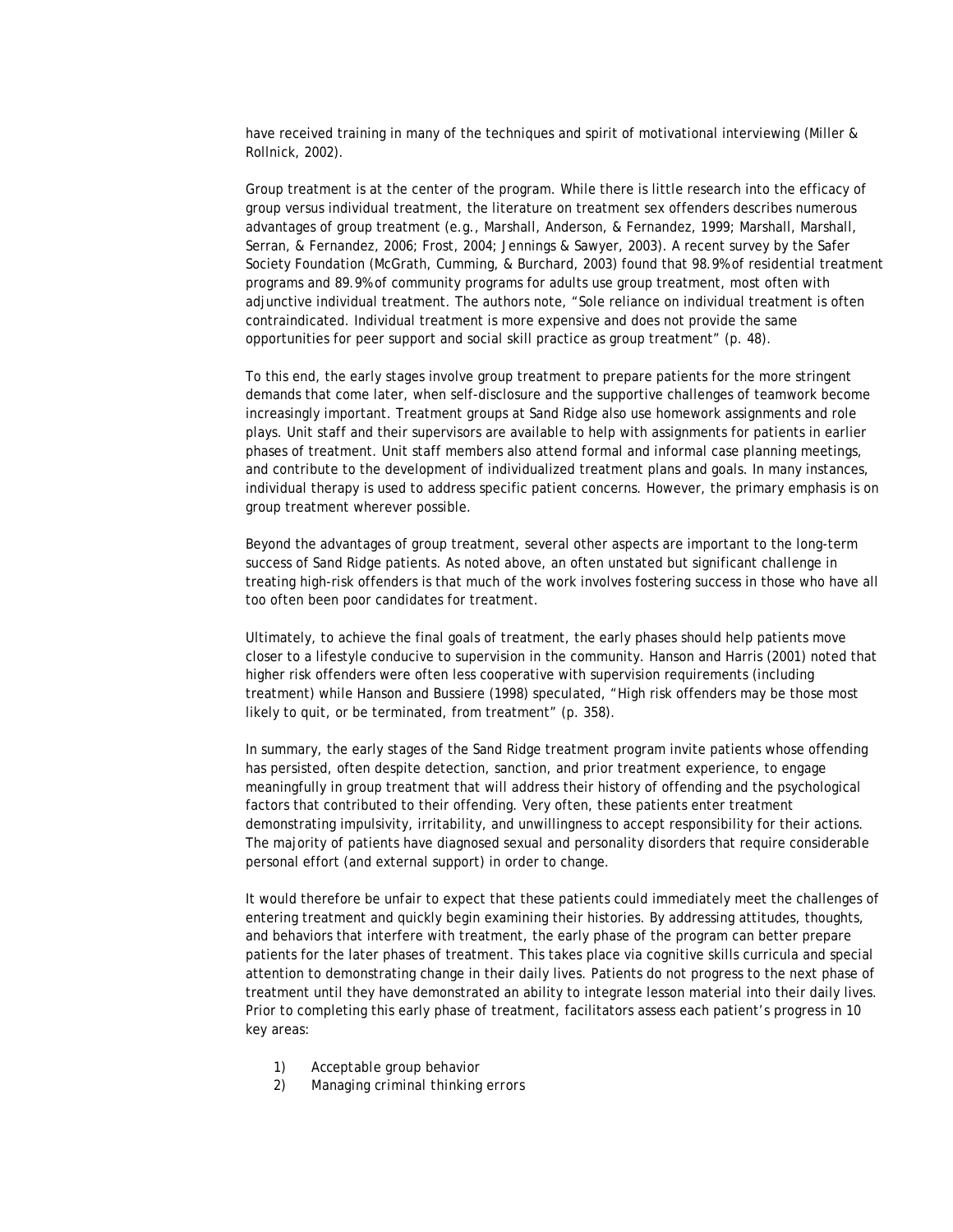- 3) *Use of pro-social problem-solving skills*
- 4) *Emotional regulation*
- 5) *Interpersonal skills*
- 6) *Productive and responsible use of time*
- 7) *Positive attitude towards change*
- *8) Self-monitoring* (essentially, this means monitoring and discussing specific goals)
- *9) Sexual functioning*
- 10) *Compliance with rules and supervision*

After completing the cognitive skills-based curricula, many patients still have challenges that they are working on in order to meaningfully complete the goals of Phase One. For this reason, the treatment team established the Applications Group (AG), where patients directly address these aspects within a group setting. This group provides the benefits of feedback, questions, and discussion from other patients, and provides patients the opportunity to practice having challenging discussions within a group context before delving into deeper issues.

For many patients, the issues they have yet to resolve are contained within the phase goals themselves (e.g., compliance with rules). For others they may include goals found within their treatment plans (e.g., relationship issues not captured directly in the interpersonal skills phase goal). Some examples include (but are not limited to):

- Persistent grievance thinking despite work completed in earlier curricula
- Mistrust of staff
- Adequate self-monitoring of specific issues that the treatment team has identified
- Negotiating relationship boundaries
- Maintaining motivation to change
- Factors related to repeated polygraph examination failures
- Remaining active in the program (e.g., maintaining a productive use of time, refraining from isolating oneself from others)
- Accepting and acting upon feedback from others
- Fully applying problem-solving skills in daily life
- Fully recognizing and managing thinking errors in day-to-day life, in the here and now
- Ongoing deception with staff and peers

# **Putting the Group Together**

The therapist's style is critical. Warmth, empathy, and acceptance, combined with a directive approach are optimal for these individuals, who all too often have failed in confrontational settings. A key task for group members is to determine for themselves whether they are at a point where they can meaningfully commit themselves to personal change in a given area. To this end, the task of the facilitator is not to advocate the merits of participation in treatment, but to remain open to ambivalence and supportive of any emerging commitment to change. Along the way, the patient can analyze the costs and benefits of the focus issue. There is no shortage of research demonstrating that people are more convinced by what they hear themselves say than what others say to them (Miller & Rollnick, 2002; Ryan & Deci, 2000) particularly when they experience having some choice in the matter (Bem, 1972).

Guiding elements of the AG come from the spirit and techniques of motivational interviewing (Miller & Rollnick, 2002). Berg-Smith (2006) defines motivational interviewing as a "client-centered, directive counseling style for enhancing intrinsic motivation for change by exploring and resolving ambivalence" (p. 11). Miller and Rollnick describe four general principles (p. 36):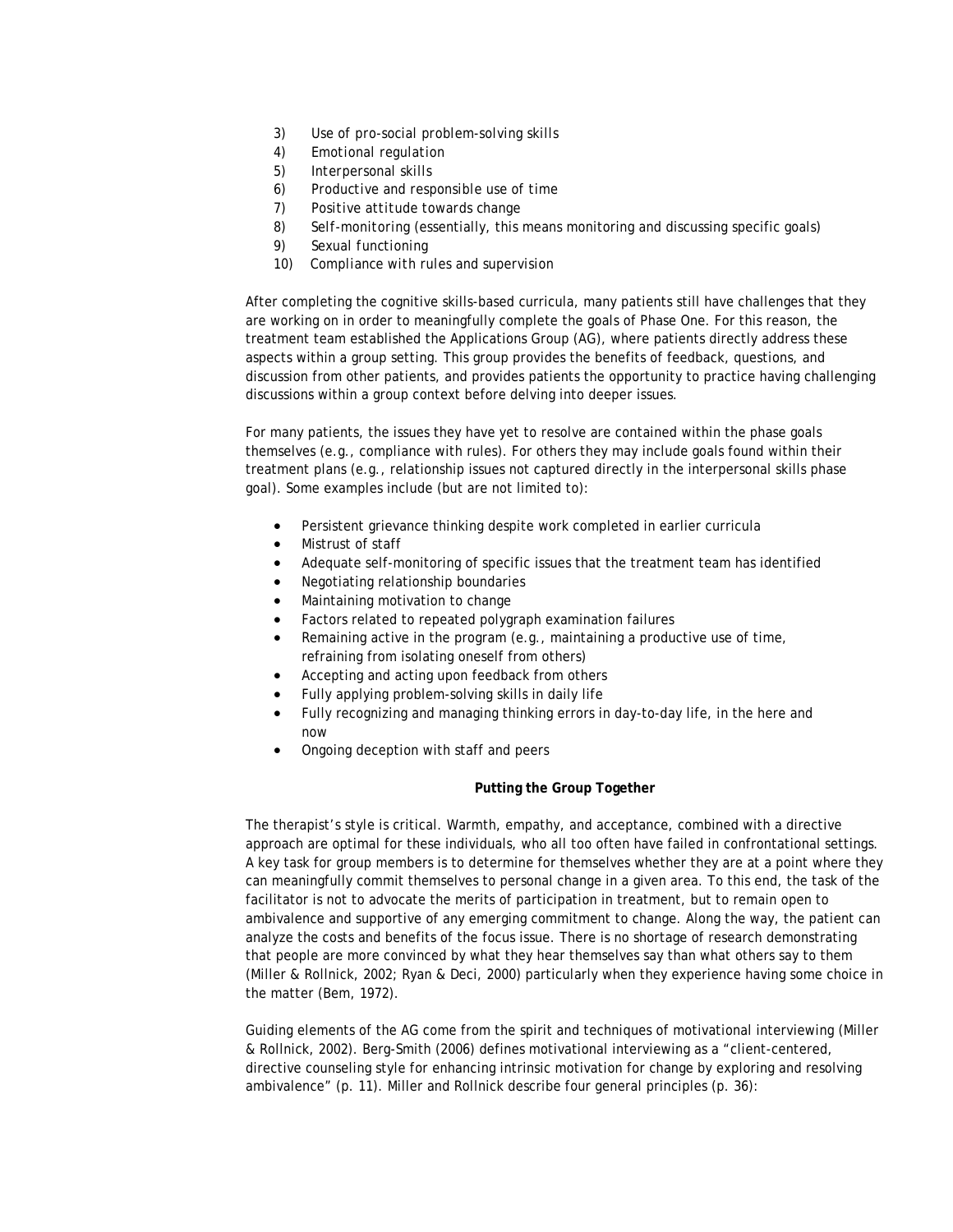- 1. Express empathy
- 2. Develop discrepancy
- 3. Roll with resistance
- 4. Support self-efficacy

The authors provide a full discussion of these principles that needs no further elaboration here, except as they relate to the AG. Facilitators enter groups prepared to express empathy and support self-efficacy, although these areas can potentially take a lifetime to master. They use open-ended (or "Socratic") questions that elicit information rather than provide instruction. This contributes to an empathic environment that supports self-efficacy. The principles of rolling with resistance and developing discrepancy are of critical importance to the AG.

Resistance has been the source of much discussion among sex offender treatment providers. Authors such as Blanchard (1995) and Jenkins (2006) have explored the therapeutic relationship within sex offender treatment. Discussing research showing that client behavior can provoke clinician confrontation and vice versa, Miller (2006) observes, "Client resistance and clinician confrontation are complementary behaviors that elicit and reinforce each other, much like the cycle of aggression and retaliation between nations" (p. 16). For purposes of the AG, facilitators recognize that resistance enters the process naturally and inevitably. Facilitators are at their best when they welcome resistance, as it very often accompanies ambivalent statements that contain the first indicators of a willingness to change.

For purposes of the AG, developing discrepancy is the difference between where the patient is and where they want to be with respect to the focus topic. This simple difference is often how facilitators approach the challenges that patients face. By asking questions using this language ("Where would you like to be with this? How does this issue fit into your future"), they can prevent debate and maintain focus. Facilitators can reframe resistance such as blaming others for their actions (e.g., "I can't participate when all these other guys' crimes have been different from mine") with statements such as, "This really shows how important their support and understanding is to you." Likewise, facilitators can reframe patients' complaints about the perceived arbitrariness of rules as a strong desire to understand the reasons that those rules exist. Discussions can then include the discrepancy between the patient's current functioning and the requirements for re-entry to the main stream of their treatment track, with an emphasis on how decisions about their participation are between themselves and their future.

## **Getting Ready**

Throughout the treatment experience at Sand Ridge, patients and facilitators meet to discuss progress and the expectations of the program. Placement in an AG follows a process in which the patient meets with staff members involved in his treatment. This can include a treatment team consisting of facilitators and unit staff, and can occur as an informal staffing. The team asks permission to discuss the individual's status in treatment and seeks his perspective on his progress in treatment. Adherence to the principles of warmth, empathy, acceptance of ambivalence, and rolling with resistance are critical during this discussion. Facilitators often find that patients are reliable at assessing their progress in specific goals while their desire to advance quickly through treatment can result in an overly optimistic global assessment of their readiness for advancement. A facilitator then discusses factors that the team feels the patient still needs to work on in order to prevent difficulties later on. The patient and others in the treatment team can then work together to establish areas that the patient can work on. Although it is helpful for the patient to enter the AG with a menu of issues he can work on, it is not uncommon that when he shares these issues in group, other members may have ideas or feedback that results in their refinement or the creation of new issues.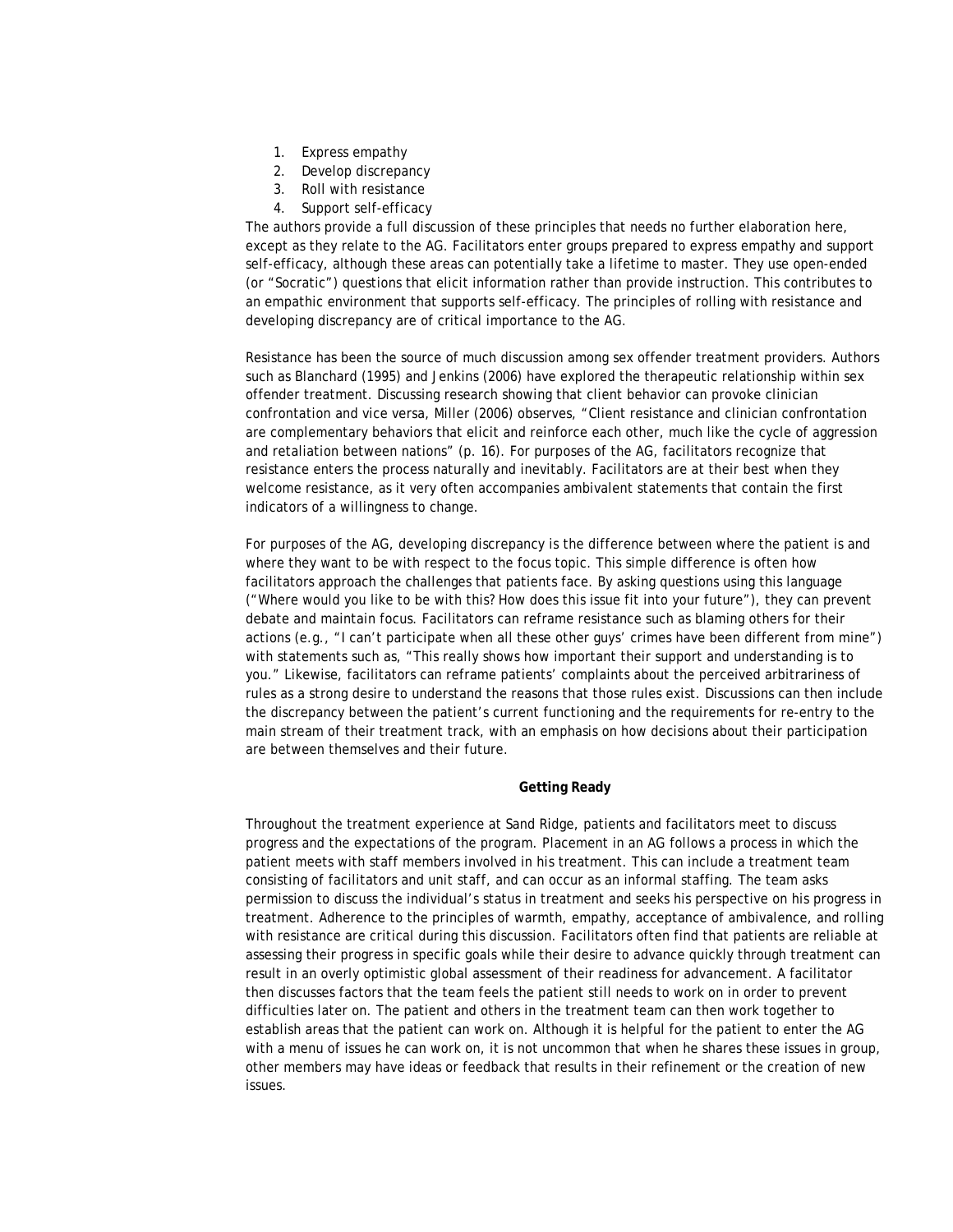It is most helpful when the team can focus on a small number of core elements of the treatmentinterfering factors rather than a comprehensive laundry list. Ideally, one to four goals for the AG is optimal in order to maximize the patient's ability to stay focused on them. This may require team members to conceptualize single behaviors as part of larger areas of need. Often team members establishing these goals rely on the 10 key areas of progress for the early phase of treatment.

Once the team determines these areas of need, they can be written into an options tool" (see figure 1). By writing the issues into the circles, the patient then has:

- a hand-crafted document different in appearance from the usual formatting of clinical paperwork, including treatment plans
- a tangible, visual roadmap whose structure does not necessarily imply a specific sequence of tasks
- a menu from which the patient can choose for himself the areas he will address first... this emphasis on choice is fundamental to the patient's ability to make change for himself as well as to advance in treatment
- additional circles to which the patient can add goals of his own

*Figure 1: Options Tool* 



Facilitators should anticipate that the patient might not agree with some or all of the goals. This is to be expected; the team can note that the patient does not agree with all of the treatment team's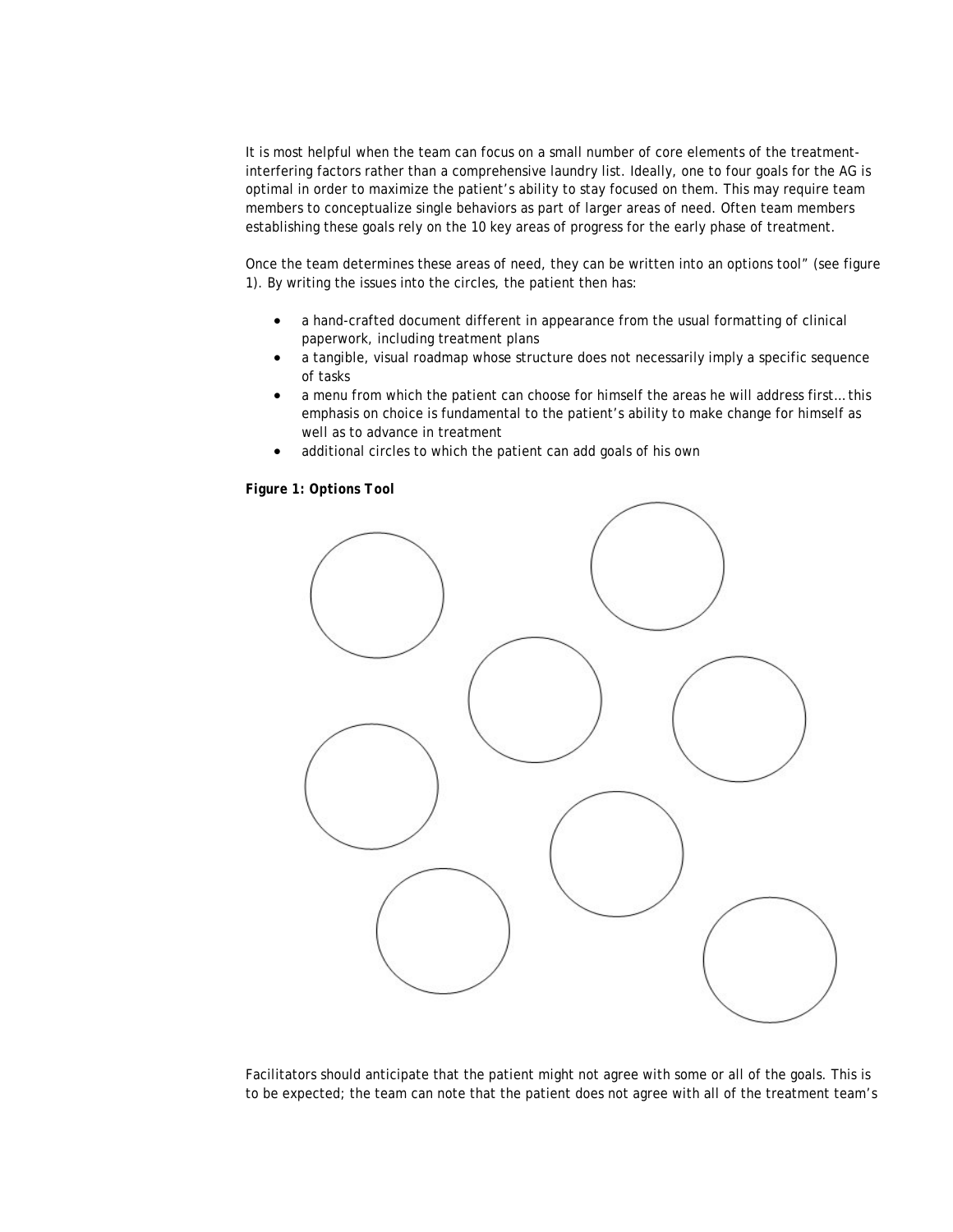concerns and recommendations. Likewise, the facilitators encourage the patient to add concerns of his own. Ultimately, the process is collaborative and includes the treatment team's concerns. After all, left alone these elements could prevent progress in areas key to meaningful personal change.

Upon establishing the goals for patient progress in the AG, facilitators can next use a "readiness ruler" (Miller & Rollnick, 2002, p. 183; Berg-Smith, 2006) to explore the patient's motivation further.

*Figure 2: Readiness ruler*



Using this deceptively simple ruler can produce fruitful discussion as well as another tangible visual aid. Facilitators can also easily use it as a written assignment as well. The facilitator asks, "On a scale of one to ten, how ready are you to consider addressing these areas?" When the patient offers only a "four," the facilitators can then ask why he didn't choose a one or a two. Whatever the patient's response, it will almost invariably involve some sort of strength, positive attribute, or belief in his ability to address the issue (known in motivational interviewing as "change talk"). The facilitators can then affirm and explore these areas before asking, "What would need to happen for you to move up one half-step to a four-and-a-half? The patient's answer will likely involve some sort of action that he and/or others can take as well as including change talk. This can provide considerable insight and direction for patient and team members alike.

Facilitators at Sand Ridge have found that asking directly about motivation does not always make sense to patients. Rather, it can be more productive to break this down into:

• On a scale of zero to ten, how ready are you to consider a change in this area?

• On a scale of zero to ten, how confident are you that you can make a change in this area? Alternatively:

• On a scale of zero to ten, how possible do you think a change in this area is?

On a scale of zero to ten, how clearly can you picture making a change in this area? The answers to these two questions can vary dramatically from one patient to the next. As many authors consider motivation and hope to be made up of a number of components (e.g., motivation as readiness and confidence, and hope as knowing that change is possible and having ideas on how to make it happen), it may be most productive to use the ruler with these individual facets of motivation and hope.

#### **The Group Process**

As opposed to many curriculum-based group situations, the AG is open-ended, providing the opportunity for patients to receive feedback from one another. Once involved, the patients present and review each of the issues outlined in their option tools, discussing them with the group. The facilitator can simply ask, "Which of these areas would you like to discuss today?" The readiness ruler can be useful for exploring each area. In addition to eliciting discussion around change and commitment, the process provides a forum for other patients to ask open, thought-provoking questions and to provide support.

Once the group begins exploring a relevant area, they next examine the costs and benefits of each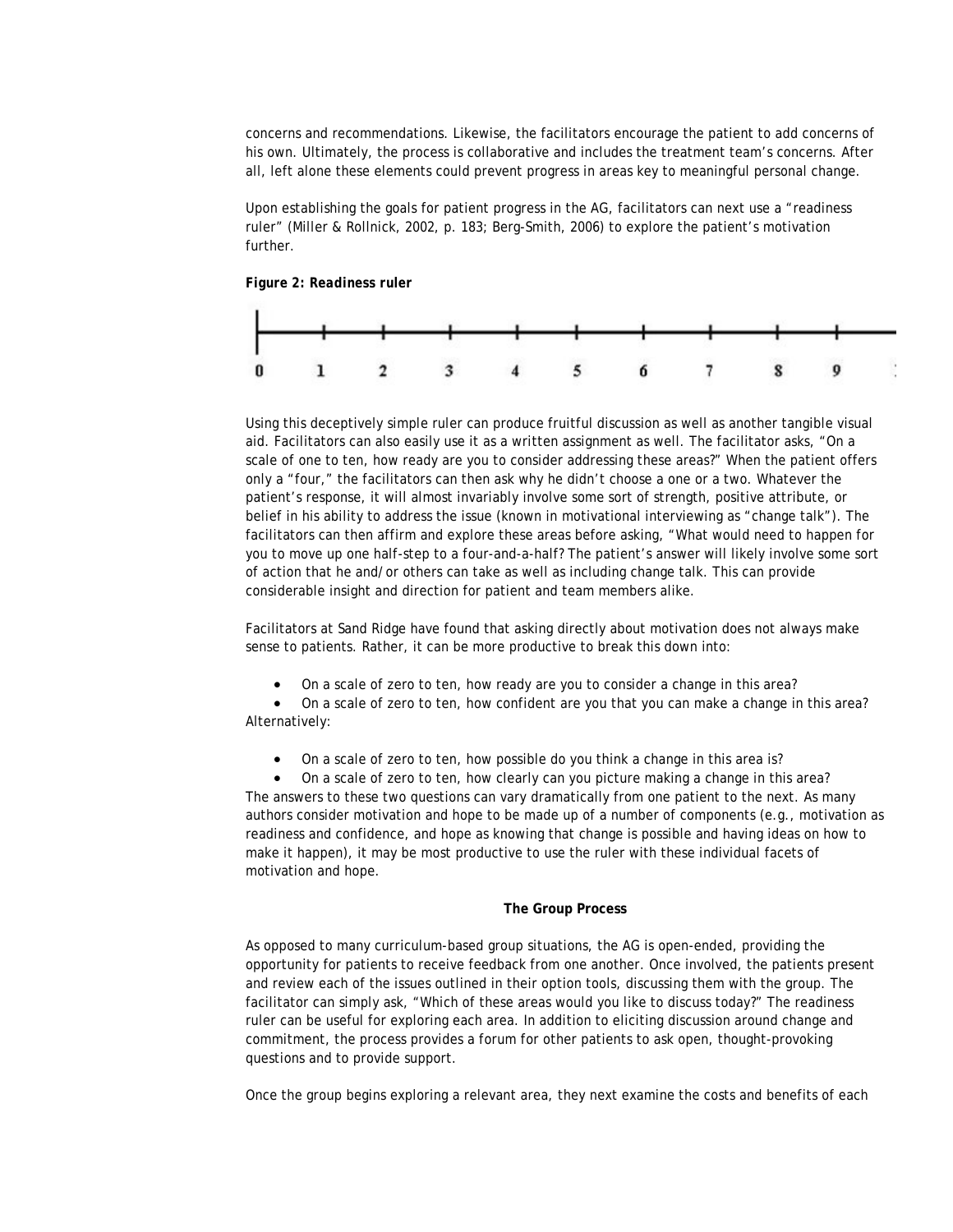issue. For a patient addressing problem behavior, this involves discussing what he gets from the behavior along with the costs (e.g., continued failure to progress). This discussion can be as simple as asking what are the "good things" about change and what are the "not-so-good things" about change. Some further questions for this discussion include:

- How has this issue played a role in your past behavior?
- How does this issue play a role in your current behavior?
- What kinds of payoffs do you get from this?
- And, on the other hand, what kinds of difficulties is it bringing you?

Depending on circumstances, supplementary questions can include:

- What is happening when you decide to engage in this behavior?
- Have there been times when this was not an issue for you? What were they like and what was going on for you?
- What do you want to happen and what do you get?
- How might this issue affect others?
- How might one approach situations where this issue might arise and get what you need without this issue happening?
- What concerns do you have about this issue?
- How has this issue been a problem for you in other times of your life, either here or in the community?
- What are some obstacles you might find if you do make a change in this?
- Who is their in your group and on your unit that can help you with this?
- If you were in my (or someone else's) shoes, what might you think about this issue? (other patients often have a number of contributions to add to this question)

By exploring the benefits as well as the costs, the patient can decide for himself how committed he is to making change in this area. It is important that he make these decisions free of coercion or the sales pitches of well-intentioned professionals. The patient will have only his own commitment to rely on in later stages of treatment.

A further area for exploration involves a "cognitive check-in" (Thornton, 2005). This assignment tasks patients with monitoring how their thoughts influence their behavior. As applied in the AG, patients describe:

- 1. a situation in which they experienced strong emotions
- 2. what went through their mind (patients often find it helpful to include what their goals were in the moment)
- 3. what they did/what skills they used
- 4. what they could have done/what skills they could have used

The group will then work with the patient to help them identify the beliefs that underlie their thoughts. This sequence stays simple in order to maximize the patients' use of it. They can then apply this series of questions to any area of focus.

Patients a typically have at least one cognitive check-in ready to present in each group. During the subsequent feedback and discussion, the patient can also discuss how this situation relates to his AG goals.

## *Action Planning, Quests, and Completing the Group*

Facilitators and patients monitor the options menu issues both on the unit and within the group. Patients bring their options tool to each group and be prepared to discuss the various issues they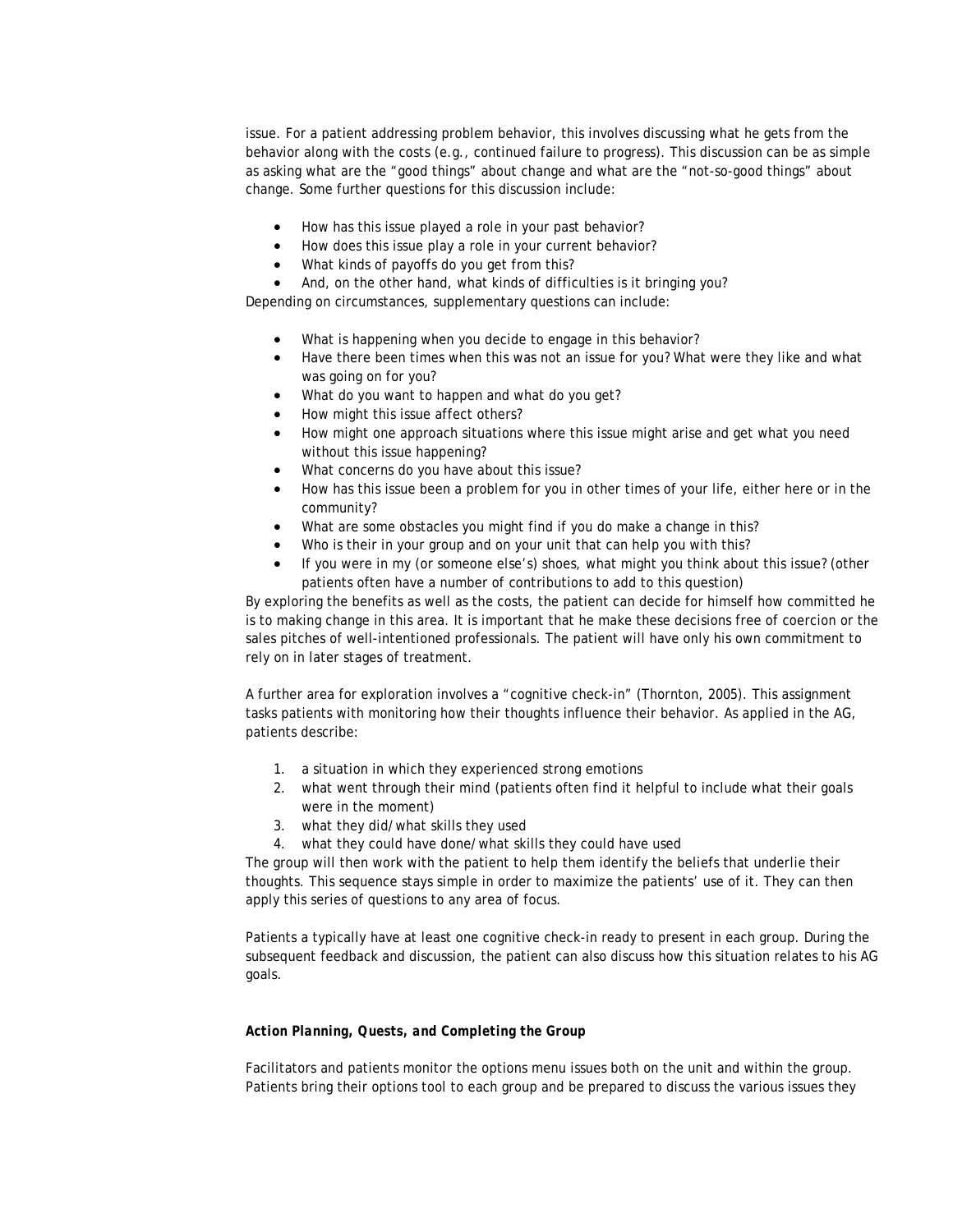include. The patient and facilitators work to explore these issues and develop action plan plans for what meaningful change in this area looks like. The patient then self-monitors progress and reports to these in the group. This can take place via regular discussions or cognitive check-ins. Facilitators and patients should meet with unit staff in informal staffings to review progress. In addition, the team can use rapid reviews to discuss interim progress.

Some of the AG options tool goals are substantive issues, while others may be minor or easily accomplished in the short term. The more substantive issues are often referred to as *quests.* These goals require diligent self-monitoring by the patient. This involves explicit action planning, and facilitators should ensure that that the schedule informal staffings so that patients can receive feedback from unit staff. Here is an example of one such quest:

*Patient X had made considerable progress in the Phase One curricula. He had not received any behavioral sanctions for over a year and had little difficulty discussing his application of problem-solving skills, managing thinking errors, or giving and receiving feedback in his treatment groups. However, the unit staff noticed that he didn't interact with his peers as much as he might. Further, they noted that increased peer interaction is an expectation of later phases of treatment, while social isolation is a known risk factor for sexual recidivism. X's facilitators and unit staff held an informal staffing to share this feedback, elicit X's response, and work together to build an action plan. Mr. X committed himself to contributing more in his treatment group, and worked out a plan with the unit staff that he would organize unit meetings, help cook for unit gatherings, and check in with a unit PCS twice a week to discuss h is progress. Mr. X agreed to adjust his sleeping schedule in order to be out of his room at times when other patients were more likely to be available for socializing. Three months later, the treatment team convened. The unit staff noted that Mr. X had made good on his action plan, and that this was particularly apparent in the fact that attendance at unit meetings had doubled since he took it upon himself to invite most members of his unit to attend.*

## *Potential Traps*

Providing treatment in civil commitment settings provides no shortage of challenges. The following are some, but not all, potential difficulties that facilitators might experience:

- *Discrepancy hurdles.* Patients are sometimes ambivalent about discussing the discrepancies between their current and desired statuses. Under these conditions, facilitators are at risk to argue for change, often in the form of offering suggestions as to the advantages of change. Under these conditions, possible solutions include focusing on other patients and convening staffings to discuss alternatives.
- *The negative spotlight trap*. Professionals with experience in diverse inpatient settings can understand how problems command attention far more readily than successes do. In some cases, simply getting out of bed or maintaining a schedule represents success. Facilitators should remain active in their attempts to highlight even small successes while maintaining respect for the challenges that patients have yet to address. With no spotlight on success, patients have fewer avenues for exploring what has worked in their attempts to get back on track.
- *The expert trap*. Described by Miller & Rollnick (2002), this is a familiar problem in which patients defer responsibility, asking (and in some bases, baiting) the facilitator with questions such as "you're the expert; you tell me what to do," or "What would you do in my shoes?" Very often, when facilitators enter the expert trap, patients will quickly write off their suggestions as meaningless or impossible, further strengthening their commitment not to change.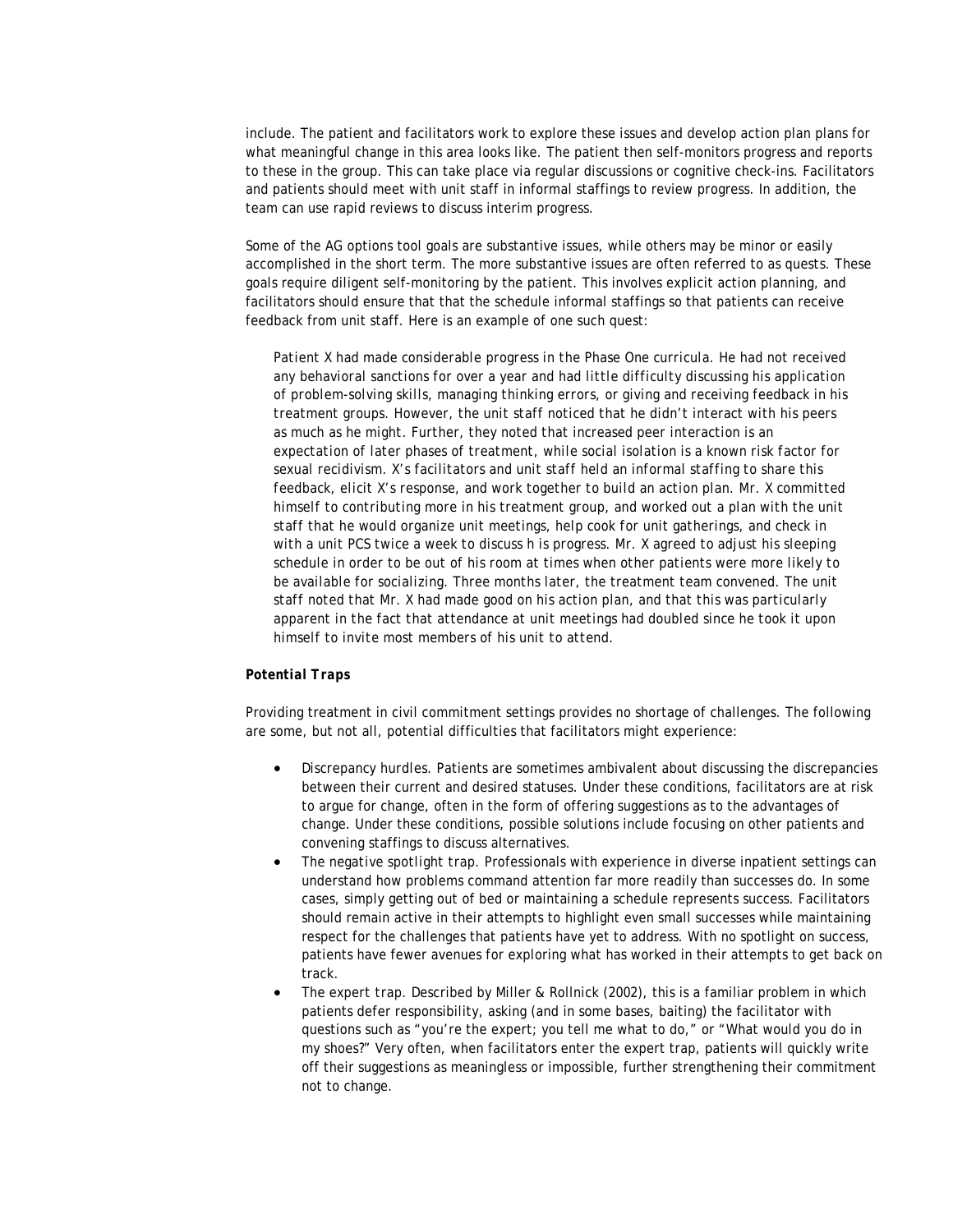- *The urge to fix problems.* Berg-Smith (2006) also refers to this as "the righting reflex" a tendency among professionals to try to fix the problem instead of patiently allowing patients to arrive at solutions. This can combine with the expert trap to leave professionals with a crippling sense that although they desire to motivate group members, they must do so quickly in order to maintain a posture of authority. Very often, the best solution to the urge to fix is to maintain an active focus on remaining warm, empathic, rewarding, and directive.
- *The etiology trap*. Group members sometimes engage in lengthy discussions and other periods of reflection in which they explore how various issues in their lives came to be. Although there can be great merit in exploring one's life history and assembling an autobiography of one's life is an expectation within subsequent treatment phases, understanding the roots of a treatment need is not the same as making change. It can be very easy for group members to substitute eloquent life narrative for acceptance of responsibility and demonstrated change. To prevent the etiology trap from taking time away from change, facilitators can remind patients that there will be more time to search out the causes of their behavior in other treatment venues.

#### **Summary**

Not all patients progress through treatment at the same pace. The Applications group can help better prepare patients for later stages of treatment by attending to those goals where the patient has had trouble. In this way, patients and facilitators needn't repeat lesson material from curricula, but can instead talk about the issues as they occur in real life. The treatment team should select goals carefully based upon the needs of each individual patient. Further, the Applications group can refine patients' understanding and capabilities in these areas, and providing them the opportunity to demonstrate meaningful change.

The author is grateful to David Thornton and the entire treatment team at Sand Ridge Secure Treatment Center, Mauston, WI.

#### **References**

Bem, D.J. (1972). Self-perception theory. In L. Berkowitz (Ed.), *Advances in experimental social psychology* (Vol. 6, pp. 2-62). New York: Academic Press.

Beck, A.T. (1999). Prisoners of hate: The cognitive basis of anger, hostility, and violence. New York: HarperCollins.

Berg-Smith, S.M. (2006). The art of behavioral health change counseling: An introduction to Motivational Interviewing. Author: Unpublished document to accompany training.

Blanchard, G.T. (1995). *The difficult connection: The therapeutic relationship in sex offender treatment*. Brandon, VT: Safer Society Press.

Frost, A. (2004). Therapeutic engagement styles of child sexual offenders in a group treatment program: A grounded theory study. *Sexual Abuse: A Journal of Research and Treatment, 16*, 191- 208.

Hanson, R.K., & Bussiere, M.T. (1998). Predicting relapse: A meta-analysis of sexual offender recidivism studies. *Journal of Consulting and Clinical Psychology, 66*, 348-362.